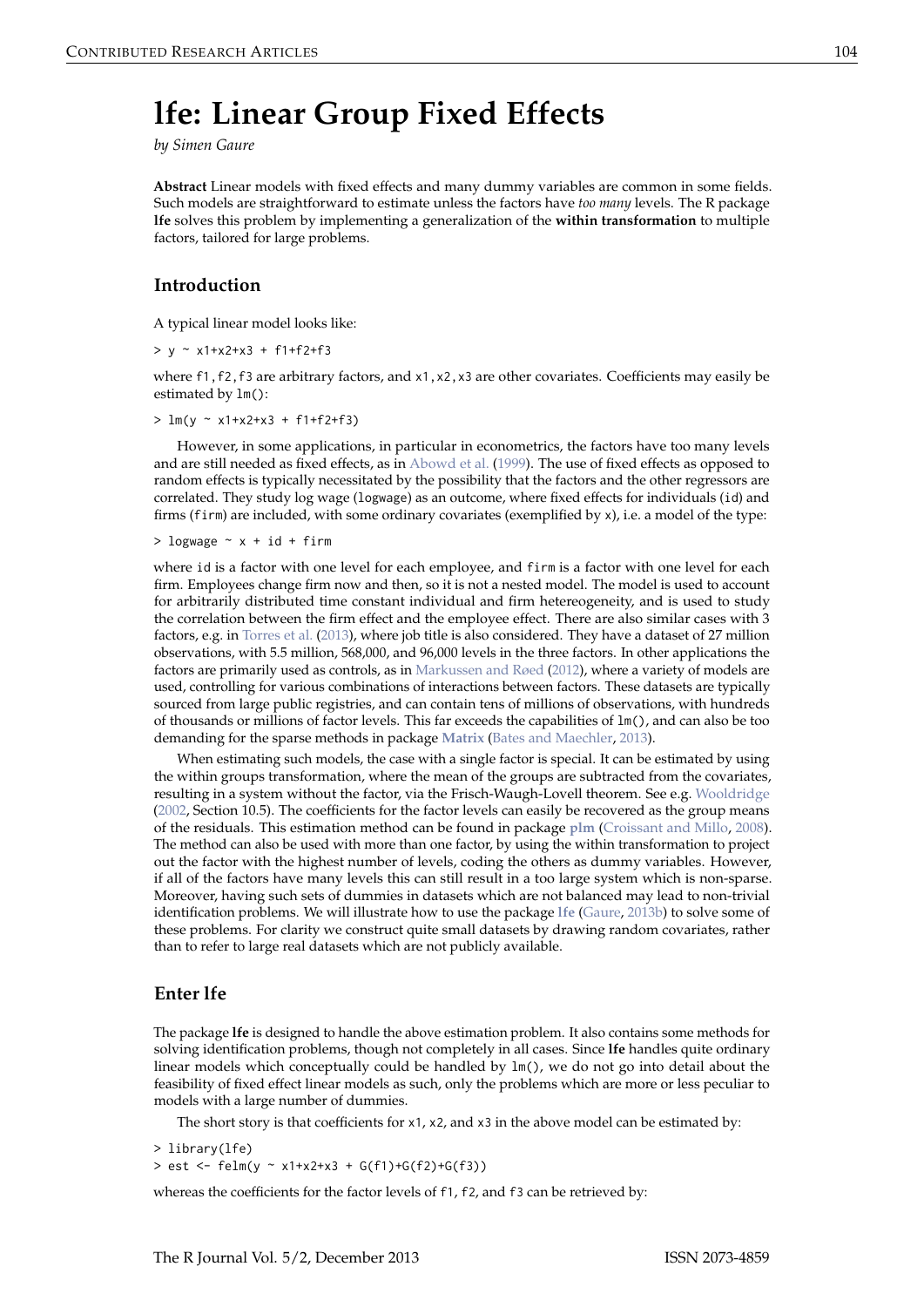<span id="page-1-1"></span>> alpha <- getfe(est)

A longer story follows, the theoretical part of which is mainly based on [Gaure](#page-11-4) [\(2013a\)](#page-11-4).

We write our model in matrix form

<span id="page-1-0"></span>
$$
y = X\beta + D\alpha + \epsilon,\tag{1}
$$

where *D* is a matrix of dummies coding the factor levels, *X* is a matrix with the other covariates,  $y$  is the response vector, and  $\varepsilon$  is a normally distributed error term. Performing an ordinary least squares regression (OLS) on this system yields the OLS estimates *β*ˆ for the *X* covariates and *α*ˆ for the factor levels. The Frisch-Waugh-Lovell theorem states that if *P* is the projection onto the orthogonal complement of the range of *D*, then the projected system

$$
Py = PX\beta + P\epsilon,
$$

yields the same  $\hat{\beta}$  when estimated with OLS. Moreover, the matrix  $(X^t P X)^{-1}$  which is used to find the covariance matrix of *β*ˆ, is identical to the *β*ˆ-part of the corresponding matrix in the full system [\(1\)](#page-1-0). Similarly, the residuals are identical. The projected system does not contain the dummies for the factor levels, and may therefore be manageable with conventional methods.

Unfortunately,  $P$  is an  $n \times n$  matrix, where  $n$  is the number of observations, so it is impractical to compute *P* when  $n \approx 10^7$ . However, it is easier to compute *Px* for a vector *x*, i.e. *y* and the columns of *X*. In the special case when *D* encodes a single factor, the transformation  $x \mapsto Px$  is the within transformation, i.e. centring of the groups on their means. It is shown in [Gaure](#page-11-4) [\(2013a\)](#page-11-4) that when there is more than one factor, say *e* > 1 factors, we may consider the centring transformation for each of them, a projection  $P_i$  for each  $i = 1 \dots e$ , and compute  $Px$  as

$$
Px = \lim_{m \to \infty} \left( \left( P_1 P_2 \cdots P_e \right)^m x \right).
$$

This approach is known as the *method of alternating projections* and is based on a result by [Halperin](#page-12-3) [\(1962,](#page-12-3) Theorem 1). The procedure can easily be implemented with an R function taking as input a vector x and the list of factors flist:

```
> demean <- function(x, flist) {
    cx \leq x; oldx \leq -x - 1while(sqrt(sum((cx - oldx) ^ 2)) \ge 1e-8) {
      oldx < -cxfor(f in flist) cx \leq cx - ave(cx, f)
    \rightarrowreturn(cx)+ }
```
This algorithm was also arrived at by [Guimarães and Portugal](#page-12-4) [\(2010,](#page-12-4) p. 637) as a technical simplification of their iterated estimation approach to the same problem.

For efficiency reasons, this linear transformation has been written in C, made threaded to centre vectors in parallel, and is available as the function demeanlist() in **lfe**, though the function felm() wraps it in an lm() like function.

We create a simple example to illustrate the usage. We have 100,000 observations of a covariate x, and two factors f1, f2, each with 10,000 randomly drawn levels. We create an outcome variable y and estimate the x coefficient. The G() syntax is used to specify which factors should be projected out of the system, a similar syntax as for the Error() term in aov(). The G() is not an R function in itself, though it translates to as.factor() inside felm() after the G() terms have been removed from the model for special handling.

```
> library(lfe)
> set.seed(42)
> x <- rnorm(100000)
> f1 <- sample(10000, length(x), replace=TRUE)
> f2 <- sample(10000, length(x), replace=TRUE)
> y <- 2.13*x + cos(f1) + log(f2+1) + rnorm(length(x), sd=0.5)
>  est <- felm(y \sim x + G(f1) + G(f2))
> summary(est)
Call:felm(formula = y \sim x + G(f1) + G(f2))
Residuals:
```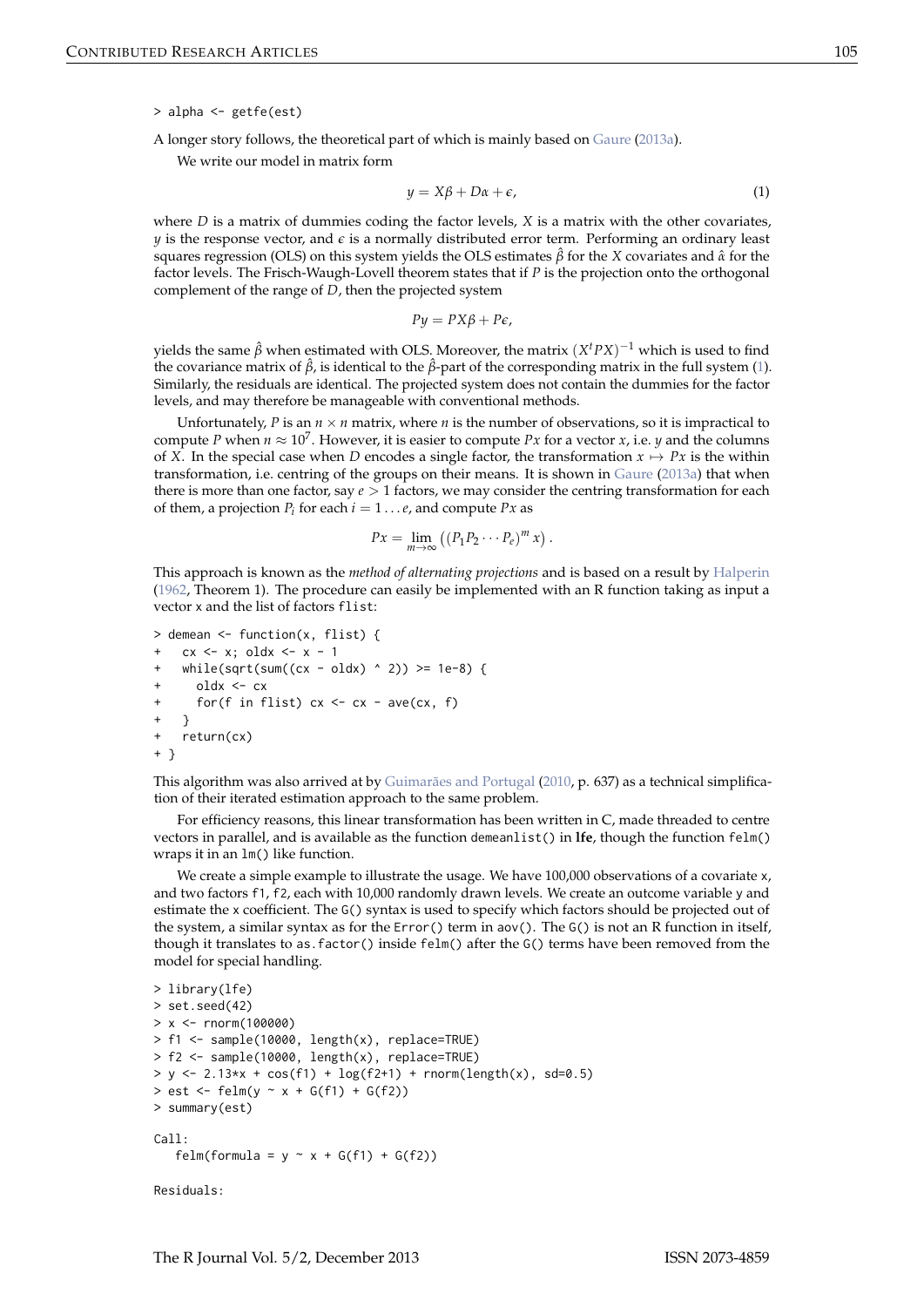```
Min 1Q Median 3Q Max
-1.9531308 -0.3018539 -0.0003573 0.3007738 2.2052754
Coefficients:
 Estimate Std. Error t value Pr(>|t|)
x 2.130889 0.001768 1205 <2e-16 ***
---
Signif. codes: 0 '***' 0.001 '**' 0.01 '*' 0.05 '.' 0.1 ' ' 1
Residual standard error: 0.5013 on 80000 degrees of freedom
```
Multiple R-squared: 0.9683 Adjusted R-squared: 0.9603 F-statistic: 122.1 on 19999 and 80000 DF, p-value: < 2.2e-16

The result of felm() is a 'felm' object which is quite similar to an 'lm' object. However, it is not fully compatible with it, so some methods for 'lm' objects may work on a 'felm' object, others may not. In an earlier version, the 'felm' object inherited from the class 'lm', but there are important differences in the structure, so this inheritance has been removed. In particular there is no qr-decomposition in the 'felm' object, so methods for 'lm' objects which depend on the qr-decomposition, such as anova(), can not be used. Also, the 'felm'-object does not contain a copy of the dataset. This has been removed to conserve memory for very large datasets. Simple extractors like coef() and residuals() work. Extracting the covariance matrix with vcov() also works, via a separate S3 method, albeit only for the  $\hat{\beta}$ s. Also, a summary() S3-method, and an accompanying print() method have been included. It is possible to try 'lm'-methods explicitly as in: getS3method('vcov','lm')(est), though the author does not guarantee any success with this approach.

The careful reader has noticed that the behaviour of summary() on a 'felm' object with respect to degrees of freedom and  $R^2$  is the same as that of on an 'lm' object when including an intercept. There is no explicit intercept in the result of felm(), but the factor structure includes one implicitly.

## **The coefficients for the factor levels**

<span id="page-2-0"></span>If the factors are used as controls only, the above procedure is all we have to worry about, but if we also need the group coefficients *α*ˆ, what econometricians often refer to as *the* fixed effects, we can solve the equation

$$
D\hat{\alpha} = (I - P)(y - X\hat{\beta}),\tag{2}
$$

for *α*ˆ. The right hand side is easily computed when we have *β*ˆ, *PX* and *Py*. The equation is solved by the Kaczmarz method [\(Kaczmarz,](#page-12-5) [1937\)](#page-12-5), as described in [Gaure](#page-11-4) [\(2013a\)](#page-11-4). The method is available as a function kaczmarz(), but the wrapper getfe() is more useful. A solution of equation [\(2\)](#page-2-0) is not unique, the matrix *D* dummy-encodes *all* the factor levels, hence there will be multicollinearities (unless there is only one factor), both the obvious ones, but there can also be spurious ones. The multicollinearities are resolved by applying an estimable function. **lfe** contains a function efactory() for creating estimable functions, but users can also supply their own.

getfe() returns a 'data.frame' with some information in addition to the coefficients. The reason for this is that the intended use of **lfe** is for factors with so many levels that they probably anyway must be analyzed according to the researcher's needs prior to being presented. We continue the example:

```
> alpha <- getfe(est)
> nrow(alpha)
[1] 20000
> alpha[9998:10003,]
           effect obs comp fe idx
f1.9998 -0.2431720 9 1 f1 9998
f1.9999 -0.9733257 5
f1.10000 -0.8456289 9 1 f1 10000
f2.1 0.4800013 9 1 f2 1
```
The 'obs' column is the number of observations of this level. The 'fe' and 'idx' columns are factors containing the same information as the row name, but split into the name of the factor and the *level* for convenience. The 'comp' column is important in that it is used for identification purposes, and here is a main deviation from how lm() treats identification in the presence of factors. The

f2.2 1.4868744 14 1 f2 2 f2.3 1.5002583 11 1 f2 3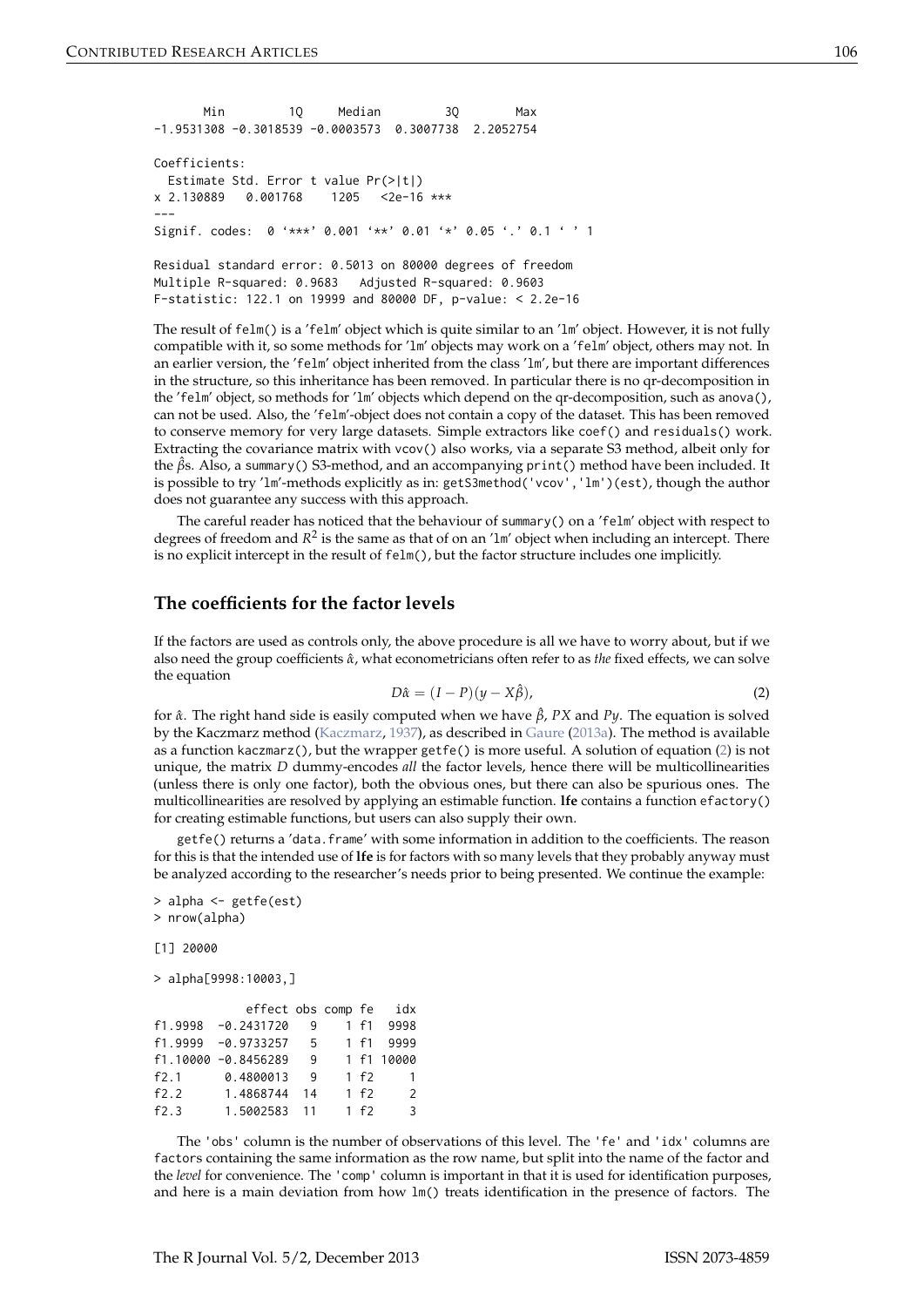<span id="page-3-0"></span>Identification when the factors have many levels can be a more complicated matter. The standard example in the econometrics literature is the one found in [Abowd et al.](#page-11-0) [\(1999\)](#page-11-0), elaborated in [Abowd](#page-11-5) [et al.](#page-11-5) [\(2002\)](#page-11-5). In this case there are two factors, one for employees and one for firms. It may happen that one set of employees move between one set of firms, whereas another disjoint set of employees move between some other firms. There are no movements between these mobility groups, hence coefficients from different groups can not be compared. A useful construction for analysis of this problem is the undirected, bipartite graph which has the factor levels as vertices, and an edge between levels that occur in the same observation. The mobility groups are then the connected components of this graph. It is shown in [Abowd et al.](#page-11-5) [\(2002,](#page-11-5) Appendix 1) that for identification of the coefficients, it is sufficient to introduce a single reference level in each of the disjoint mobility groups, either a firm or an employee. This was previously established by [Eccleston and Hedayat](#page-11-6) [\(1974\)](#page-11-6) in a different context, and there is another argument in [Gaure](#page-11-4) [\(2013a\)](#page-11-4) using spectral graph theory. The 'comp' column in the return value from getfe() when using estimable functions from efactory() is a factor enumerating these groups, i.e. the connected components. efactory() chooses by default the level with the highest number of observations as a reference level, and sets the coefficient to 0. When interpreting the coefficients, they should never be compared between the components; a coefficient is only meaningful relative to the reference level in the component it belongs to. For this reason, one may choose to restrict attention to the largest component only, the one with comp  $== 1$ , if this is feasible for the problem at hand.

To the author's knowledge, the identification problem when there are more than two factors has not been solved in general. efactory()'s behaviour with more than two factors is to assume that the connected components of the two first factors are sufficient for identification, and a single reference is used in each of the remaining factors. **lfe** contains a probabilistic test for estimability in this case, the one described in [Gaure](#page-11-4) [\(2013a,](#page-11-4) Remark 6.2), and getfe() will issue a warning if it finds an identification problem. The test is also available as the function is.estimable(). In theory, the test can fail only on a set of measure zero. Specifically, the test uses the fact that an estimable function must evaluate to the same value on all solutions of equation [\(2\)](#page-2-0). Different solutions can be obtained by running the Kaczmarz algorithm with different initial vectors. By starting with the zero vector we obtain the solution with least Euclidean norm. The test works by comparing the value of the candidate estimable function on the least norm solution and a solution obtained by drawing the initial vector *η* at random. The test will only fail to find an identification problem if *η* happens to lie in a particular, but unknown, subspace of positive codimension, i.e. in a set of Lebesgue measure zero. However, due to numerical inaccuracies, finite arithmetic, and bad luck, the test may in practice fail to find an identification problem even if there is one, with some very small positive probability. It does however not report identification problems when there are none. If there are identification problems which are unaccounted for, then some, or all of the resulting coefficients are non-estimable, i.e. they are meaningless.

Sometimes, an identification problem can be alleviated by changing the order of the G() terms in the formula supplied to felm(). To illustrate, consider a situation where we add a third factor to the example in the Introduction, nkids, the number of an individual's offspring, with only 5 levels. If our formula contains  $G(firm) + G(nkids) + G(id)$ , it is likely that the graph associated with the two first factors, firm and nkids, is connected, and there can be many mobility groups which are unaccounted for. getfe() issues a warning, the returned coefficients are non-estimable; there is no correct indication of which mobility groups the coefficients belong to, and therefore, we do not know which coefficients can be meaningfully compared. If we change the model specification to  $G(id) + G(firm) + G(nkids)$ , or  $G(id) + G(firm) +$  nkids, the mobility groups are found, and accounted for.

Another approach to the identification problem is found in [Carneiro et al.](#page-11-7) [\(2012\)](#page-11-7). They restrict attention to a subset of the dataset in which, by construction, all elementary contrasts, i.e. differences between coefficients, are estimable, as described by [Weeks and Williams](#page-12-6) [\(1964\)](#page-12-6). Such a partitioning of the dataset can be found by constructing a graph with the observations as vertices, and with an edge between two observations if they differ in at most a single factor. The partitions of the dataset correspond to connected components of the graph. They can be found by the function compfactor(...,WW=TRUE), which returns a factor enumerating the partitions. It can be used to select a subset of the dataset prior to calling felm(). When there are only two factors, this partitioning structure coincides with the mobility groups discussed above. In some datasets, like the one in [Torres](#page-12-0) [et al.](#page-12-0) [\(2013\)](#page-12-0), the largest partition comprises almost the entire dataset, but if it does not, such a selection may introduce bias in the coefficients. An extreme example: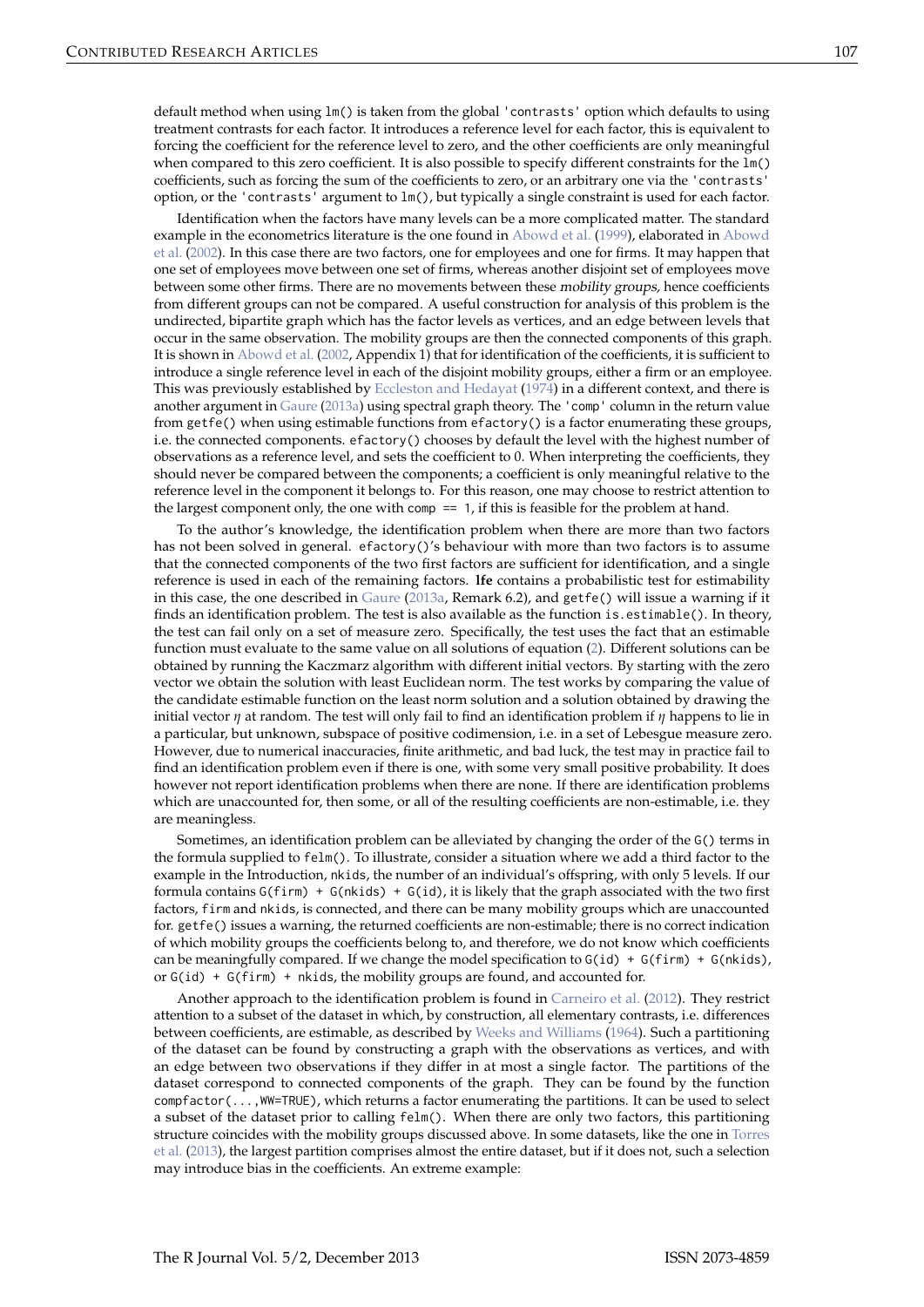```
> set.seed(42)
> f1 <- factor(sample(50, 1000, replace=TRUE))
> f2 <- factor(sample(50, 1000, replace=TRUE))
> f3 <- factor(sample(50, 1000, replace=TRUE))
> ww <- compfactor(list(f1,f2,f3), WW=TRUE)
> head(table(ww))
ww
1 2 3 4 5 6
29 20 19 16 14 14
```
The largest partition has 29 observations, fewer than the number of levels, even though far more estimable functions exist. This can be seen by computing the rank deficiency of the matrix *D* with the function rankMatrix() from package **Matrix**. Indeed, it is sufficient with two references in the 3 factors:

```
> D <- t(do.call('rBind', lapply(list(f1,f2,f3), as, 'sparseMatrix')))
> ncol(D) - as.integer(rankMatrix(D))
```
[1] 2

The standard method of efactory(), to analyze the connected components of the first two factors only, works well in this particular case. It will find a reference among the two first factors, and a reference in the last, and differences between coefficients within each factor will be estimable:

```
> x < - rnorm(1000)
> y <- 3.14*x + log(1:50)[f1] + cos(1:50)[f2] + exp(sqrt(1:50))[f3] + rnorm(1000, sd=0.5)
> est <- felm(y ~ x + G(f1) + G(f2) + G(f3))
> coef(est)
       x
3.139781
> is.estimable(efactory(est), est$fe)
```
[1] TRUE

This can happen because the construction in [Weeks and Williams](#page-12-6) [\(1964,](#page-12-6) Theorem 1) does not find a maximal subset, only a subset which is guaranteed to have the desired property.

Yet another algorithm for finding estimable functions is described by [Godolphin and Godolphin](#page-11-8) [\(2001\)](#page-11-8), but **lfe** does not implement it.

#### **Specifying an estimable function**

The function efactory() in **lfe** is by default called by getfe() to create an estimable function for a factor structure. The default is to use reference levels as described above, some other estimable functions are also available. However, researchers may have other needs, so it is possible to supply a user written estimable function to getfe(). We describe this interface with an example, for a small dataset. The function takes as an argument a vector of length the sum of the number of levels of the factors, i.e. a solution to equation [\(2\)](#page-2-0), applies an estimable function of choice, and returns the result. It is not necessary to include a full set of estimable functions; if so desired, our function may return just a single difference between two specific factor levels, or even some nonlinear transformation thereof. It should, however, evaluate to the same value on all the different solutions of equation [\(2\)](#page-2-0).

We make a small dataset with 100 observations, a covariate x and 3 factors with a handful of levels.

```
> set.seed(42)
> x < - rnorm(100)
> f1 <- factor(sample(4, 100, replace=TRUE))
> f2 <- factor(sample(5, 100, replace=TRUE))
> f3 <- factor(sample(6, 100, replace=TRUE))
> e1 <- sin(1:4)[f1] + 0.02*((1:5)^2)[f2] + 0.17*((1:6)^3)[f3] + rnorm(100)
> y < -2.5*x + (e1 - mean(e1))> est <- felm(y \sim x + G(f1) + G(f2) + G(f3))
```
Then we create an estimable function which is the same as the one provided by  $lm()$  when using treatment contrasts. The addnames argument is there because in the event that the estimable function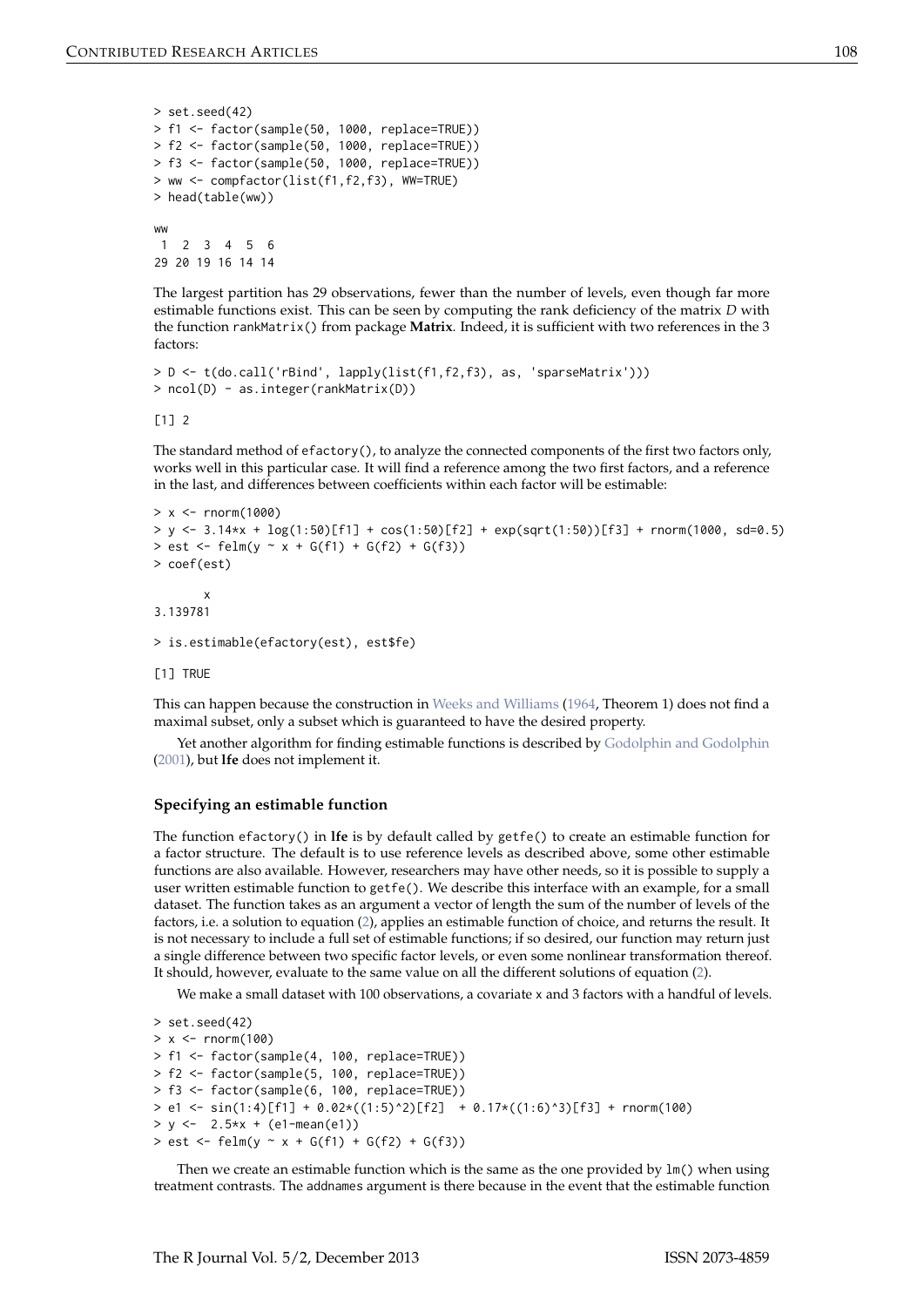is used in bootstrapping, adding names to very long vectors would only contribute to exercising R's memory management; hence names should only be added when required. It is also possible to add an attribute called 'extra', which is a named list of vectors of the same length as the names, for adding additional information to the result of getfe(). This attribute is added by the estimable functions returned by efactory() to provide the 'obs', 'fe', 'comp' and 'idx' columns, but the content is not used for anything inside **lfe**.

```
> ef <- function(gamma, addnames) {
   ref1 < - gamma[1] # first level of f1
   ref2 < - gamma[5] # first level of f2
   ref3 < - gamma[10] # first level of f3
   + # put the intercept in the first coordinate
   icpt <- ref1 + ref2 + ref3
   + # subtract the references for each factor
   # unlike the efactory() functions, we omit the zero coefficients.
   + result <- c(icpt, gamma[2:4]-ref1, gamma[6:9]-ref2, gamma[11:15]-ref3)
   if(addnames) {
     names(result) <- c('(Intercept)',
                      paste('f1', levels(f1)[2:4], sep=''),
+ paste('f2', levels(f2)[2:5], sep=''),
                      paste('f3', levels(f3)[2:6], sep=''))
     attr(result, 'extra') <- list(fe=factor(
                                 c('icpt', rep('f1',3),+ rep('f2',4), rep('f3',5))),
+ idx=factor(c(1, 2:4, 2:5, 2:6)))
+ }
   result
+ }
```
We now check that our function is estimable:

> is.estimable(ef, list(f1,f2,f3))

[1] TRUE

The estimable function is supplied to getfe() via the argument ef. In this example we also request bootstrapped standard errors with the arguments se and bN, we elaborate on this in the next section.

> getfe(est, ef=ef, se=TRUE, bN=1000)

|             | effect             |    | fe idx | se          |
|-------------|--------------------|----|--------|-------------|
| (Intercept) | $-10.9016327$ icpt |    |        | 0.3077378   |
| f12         | $-0.1265879$       | f1 |        | 2 0.2356162 |
| f13         | $-0.7541019$       | f1 |        | 3 0.2896058 |
| f14         | $-1.7409436$       | f1 |        | 4 0.2776542 |
| f22         | 0.4611797          | f2 |        | 2 0.3012931 |
| f23         | 0.6852553          | f2 |        | 3 0.2898361 |
| f24         | 0.8467309          | f2 |        | 4 0.3232411 |
| f25         | 0.5886517          | f2 |        | 5 0.2841049 |
| f32         | 1.0898551          | f3 |        | 2 0.3364884 |
| f33         | 4.3490898          | f3 |        | 3 0.3058420 |
| f34         | 10.7505266         | f3 |        | 4 0.3377505 |
| f35         | 21.3832700         | f3 |        | 5 0.3649107 |
| f36         | 36.7369397         | f3 |        | 0.3059049   |

getfe() performs no automatic addition of columns like 'idx' or 'comp', they have to be provided by the estimable function. The reason being that getfe() does not know the structure imposed by the user written function. If bootstrapped standard errors are requested via the se argument, the 'se' column is added also for user written functions. If you are certain that your function is estimable, you can add an attribute to it, attr(ef, 'verified') <- TRUE, this causes getfe() to skip the estimability test, and may save significant amounts of time with datasets for which convergence is slow. The functions produced by efactory() for one and two factors have this attribute set.

#### **Standard errors**

The standard errors for *β*ˆ are easily computed, and are identical to the the standard errors from lm() if we were to run it with all the dummies. However, there is a minor difference. The degrees of freedom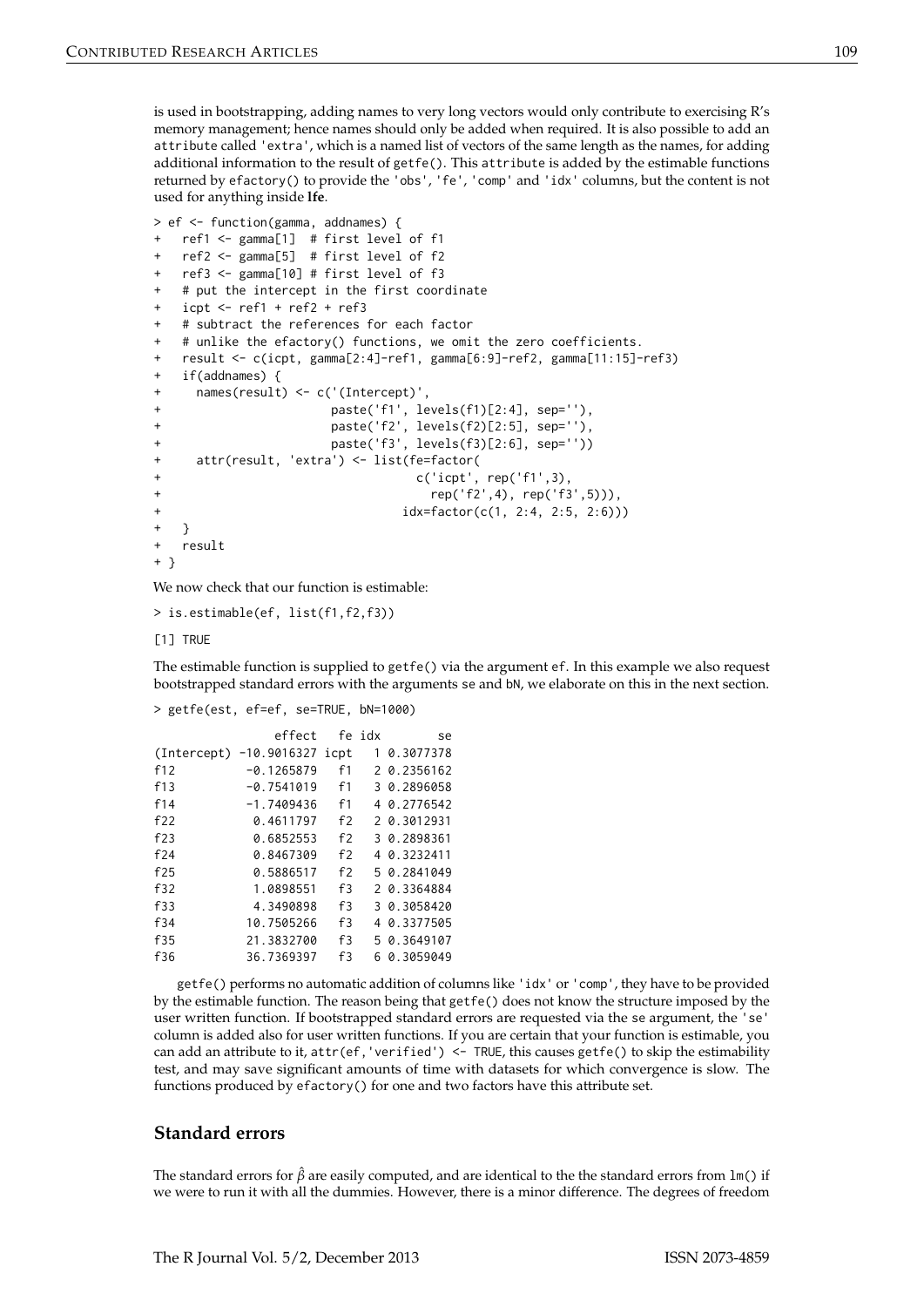<span id="page-6-0"></span>depends on the rank of the matrix *D*, or *DtD*, or the trace of *P*. The rank is easily computed for the cases with one or two factors, but requires a much more time consuming approach for 3 or more factors. The default approach of felm() is to assume that the column rank deficiency of *D* is  $e - 1$ when there are  $e > 2$  factors. This may result in a too high value for the rank, hence a too low value for the degrees of freedom, which will yield too high standard errors. In most real cases the author has witnessed, the error is negligible. felm() has an argument exactDOF which may be set to TRUE to activate a more accurate computation of the rank. It does a sparse pivoted Cholesky factorization of  $D^tD + \epsilon I$  for some small  $\epsilon$  and finds the rank deficiency by counting small pivots. This is not a perfect method, as noted by [Higham](#page-12-7) [\(1990\)](#page-12-7), but it seems to work well for the matrices the author has encountered, and it is much faster than rankMatrix() from package **Matrix**. To use rankMatrix() instead, one may specify exactDOF='rM'. If, for some reason, one happens to know the degrees of freedom in advance, they can be specified as a numeric, like exactDOF=12536819.

The standard errors for *α*ˆ, the coefficients for the factor levels, can be estimated by bootstrapping. This requires resampling the residuals with replacement, and do the whole estimation over and over again, an operation which can be very time consuming. It can be requested, as in the above example, by the se argument to getfe(), the number of samples can be specified in the bN argument. The common practice of resampling observations rather than residuals is not useful for this kind of model, it results in a different factor structure, hence possibly a different set of identified coefficients in each sample.

## **Instrumental variables**

**lfe** supports instrumental variables estimation through 2SLS, i.e. two step OLS [\(Wooldridge,](#page-12-2) [2002,](#page-12-2) Chapter 5).

Here is an example. We first create some covariates:

```
> set.seed(276709)
> x < - rnorm(10000)
> x2 < - rnorm(length(x))
> x3 < - rnorm(length(x))
```
Then we create some factors, and their effects:

```
> id <- factor(sample(2000, length(x), replace=TRUE))
> firm <- factor(sample(1300, length(x), replace=TRUE))
> id.eff <- rnorm(nlevels(id))
> firm.eff <- rnorm(nlevels(firm))
```
and a normally distributed error term u, and an outcome y:

```
> u \leq rnorm(length(x))
> y \le -x + 0.5*x^2 + id.eff-id] + firm.eff[firm] + u
```
We create a covariate Q which is correlated with the other covariates, the instrument x3, and the error term, and add it to the outcome:

```
> 0 \le \theta \le 0.3*x3 + x + 0.2*x2 + 0.5*id.eff[id] + 0.7*u + rnorm(length(x), sd=0.3)
> y < - y + 0.9*0
```
Estimation is now carried out by specifying the instrumented variable equation with the iv argument of felm. Only the instrument variable, in this case x3, is needed, the other covariates are added by felm().

```
> ivest <- felm(y \sim x + x2 + G(id) + G(firm) + Q, iv=Q \sim x3)
> summary(ivest)
Call:felm(formula = y \sim x + x2 + G(id) + G(firm) + Q, iv = Q \sim x3)
Residuals:
     Min 10 Median 30 Max
-6.036142 -0.903260 0.000759 0.913758 4.971614
Coefficients:
       Estimate Std. Error t value Pr(>|t|)
x 0.94963 0.03975 23.89 <2e-16 ***
```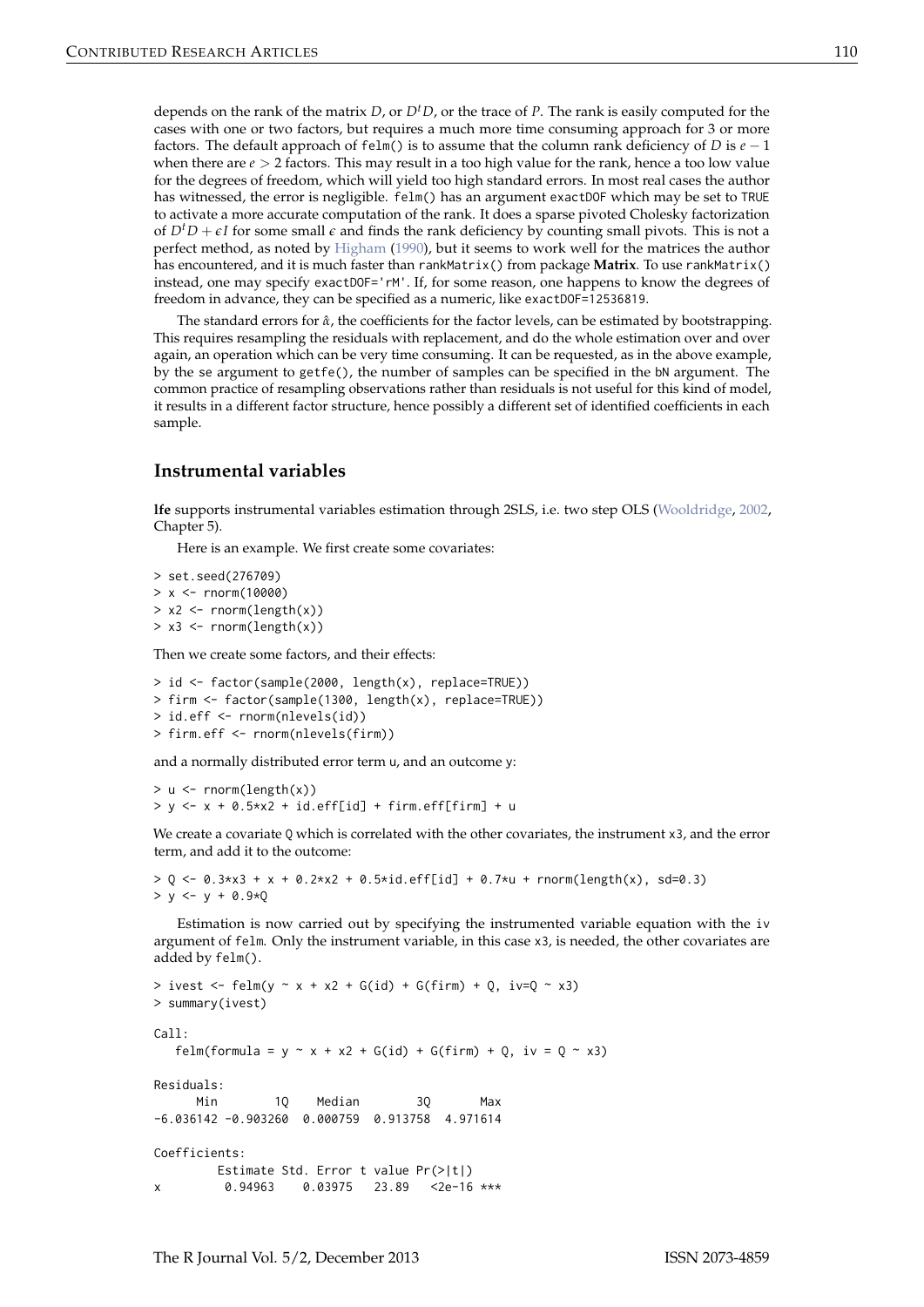```
x2 0.49567 0.01449 34.20 <2e-16 ***
`Q(fit)` 0.94297 0.03816 24.71 <2e-16 ***
---
Signif. codes: 0 '***' 0.001 '**' 0.01 '*' 0.05 '.' 0.1 ' ' 1
Residual standard error: 1.668 on 6717 degrees of freedom
Multiple R-squared: 0.8112 Adjusted R-squared: 0.7189
F-statistic: 8.791 on 3282 and 6717 DF, p-value: < 2.2e-16
```
felm() supports more than one instrumented variable, in this case the iv argument must be a list of formulas, one for each instrumented variable, with all the instruments on the right hand side.

The author has been made aware that both the G() syntax and the handling of instrumental variables equations could be done in a smoother fashion with multi-part formulas. Such a syntax is not presently available in **lfe**.

#### **Estimation time**

It is a fact of life that both felm() and getfe() may take quite a while to complete. What is more unfortunate is that time to completion does not only depend on the size of the dataset, but also on its structure. In particular, the dependencies between the factors, beyond the pure identification problems, have a huge impact. The rate of convergence for the general method of alternating projections has been analyzed by [Aronszajn](#page-11-9) [\(1950\)](#page-11-9); [Kayalar and Weinert](#page-12-8) [\(1988\)](#page-12-8); [Gearhart and Koshy](#page-11-10) [\(1989\)](#page-11-10); [Deutsch](#page-11-11) [and Hundal](#page-11-11) [\(1997\)](#page-11-11); [Bauschke et al.](#page-11-12) [\(2003\)](#page-11-12); [Badea et al.](#page-11-13) [\(2012\)](#page-11-13), among others. Their results are in terms of the cosine *c* of generalized angles between the subspaces corresponding to the projections *P<sup>i</sup>* . For two factors, the convergence rate in operator norm is known to be

<span id="page-7-0"></span>
$$
||(P_1P_2)^n - P|| = c^{2n-1},
$$
\n(3)

where  $0 \leq c < 1$ . The convergence is linear in the case with two factors, but the rate depends heavily on the structure of the factors. With 3 or more factors, the convergence rate depends on both the structure of the factors and their order in the iterations, in a quite complicated way [\(Deutsch and](#page-11-11) [Hundal,](#page-11-11) [1997,](#page-11-11) Theorem 2.7). The theoretical convergence results are also valid for the Kaczmarz method used by getfe(), as this is a special case of the method of alternating projections [\(Deutsch](#page-11-11) [and Hundal,](#page-11-11) [1997,](#page-11-11) Section 4). Though, for our Kaczmarz step the number of projections is the number of observations, not the number of factors.

We do not offer general results which relate intuitive properties of the factors to the convergence rate, but here are some small examples to illustrate the complexity.

In our first example the factors f1 and f2 are independent:

```
> set.seed(54)
> x < - rnorm(100000)
> f1 <- sample(10000, length(x), replace=TRUE)
> f2 <- sample(300, length(x), replace=TRUE)
> y <- x + cos(f1) + log(f2+1) + rnorm(length(x), sd=0.5)
```
We time the estimation:

```
> system.time(est <- felm(y \sim x + G(f1) + G(f2)))
  user system elapsed
 2.420 0.008 1.955
> system.time(alpha <- getfe(est))
  user system elapsed
```
0.256 0.008 0.263

This is a quite fast example, in general it is the author's experience that datasets with this kind of full independence between the factors converge quite fast. Convergence is equally fast with 10,000 levels in the second factor as well.

But then we introduce a dependence which makes convergence slow. We let the second factor be closely related to the first, with some stochasticity, but we do not increase the number of levels. In this example, the second factor f3 can only have 5 different values for each value of f1.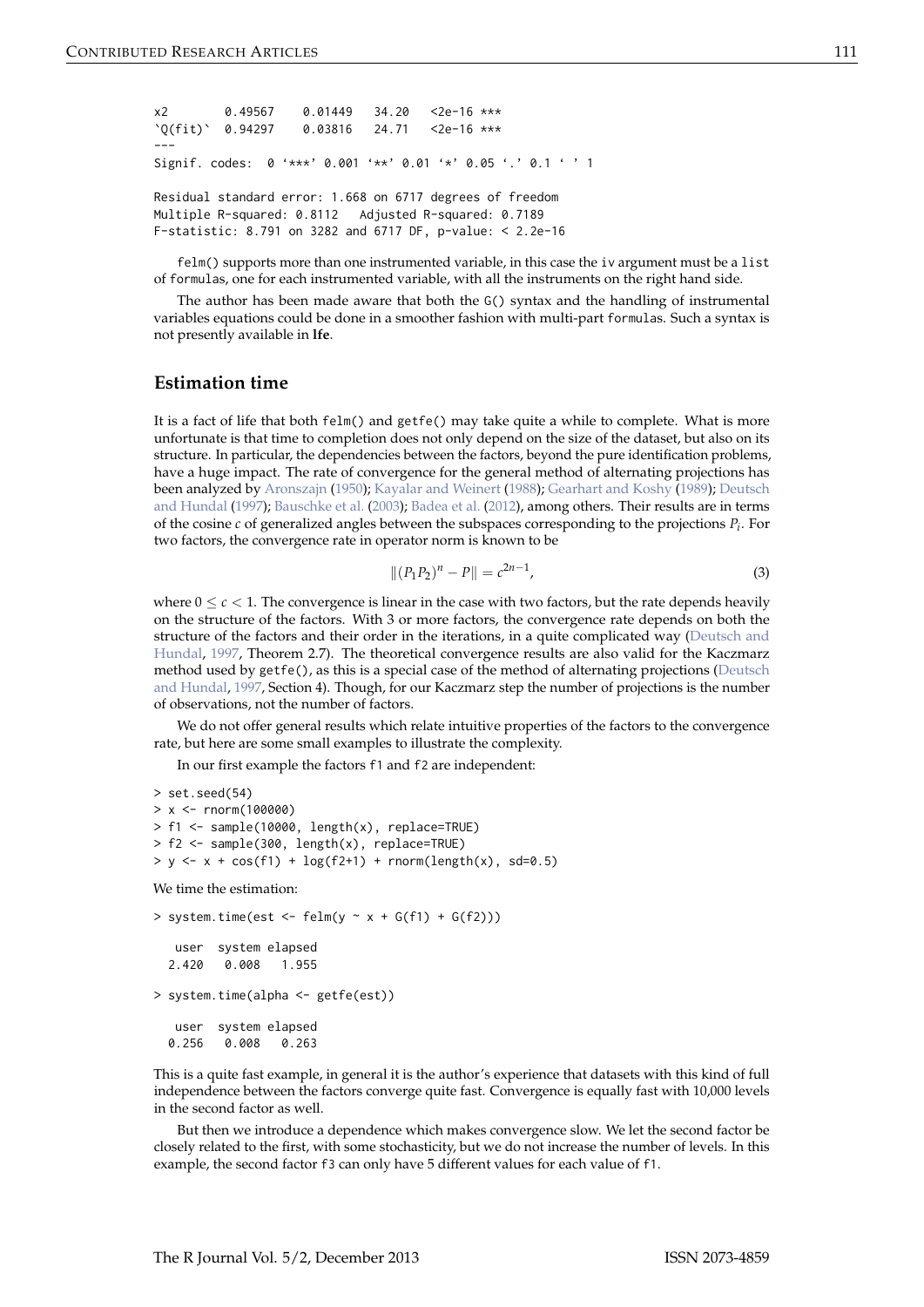```
> f3 \leq f1 + sample(5, length(x), replace=TRUE) %% 300
> y <- x + cos(f1) + log(f3+1) + rnorm(length(x), sd=0.5)
> system.time(est <- felm(y \sim x + G(f1) + G(f3)))
   user system elapsed
 34.624 0.000 18.804
> system.time(alpha <- getfe(est))
  user system elapsed
  3.868 0.008 3.880
```
Execution time increases by an order of magnitude, even though the size of the dataset is the same as before. In this example, with only 300 levels in the second factor, we may as well encode it as ordinary dummies, reducing our model to the classical within groups estimator, with 300 covariates:

```
> system.time(est <- felm(y \sim x + G(f1) + factor(f3)))
  user system elapsed
10.340 0.832 5.379
> length(coef(est))
[1] 300
> system.time(alpha <- getfe(est))
  user system elapsed
 0.192 0.000 0.192
```
This is far from being the whole story. A "small" change to the second factor brings the execution time back down. We still have only 5 different values of the second factor f4 for each value of f1, but they are spread irregularly apart:

```
> f4 \leftarrow (f1 + sample(5, length(x), replace=TRUE)^3) %% 300
> y <- x + cos(f1) + log(f4+1) + rnorm(length(x), sd=0.5)
> system.time(est <- felm(y \sim x + G(f1) + G(f4)))
  user system elapsed
  2.564 0.000 2.081
> system.time(alpha <- getfe(est))
  user system elapsed
  0.240 0.004 0.244
```
To better appreciate the complexity, we create two more examples which are similar to the previous one, but the randomly drawn numbers are spread regularly apart. The first one results in slow convergence:

```
> f5 <- (f1 + sample(seq(1,197,49), length(x), replace=TRUE)) %% 300
> y \le - x + \cos(f1) + \log(f5+1) + \text{norm}(\text{length}(x), \text{ sd=0.5})> system.time(est <- felm(y \sim x + G(f1) + G(f5)))
   user system elapsed
 32.636 0.000 17.368
> system.time(alpha <- getfe(est))
   user system elapsed
  3.972 0.000 3.975
The second one converges fast:
> f6 <- (f1 + sample(seq(1,201,50), length(x), replace=TRUE)) %% 300
> y <- x + cos(f1) + log(f6+1) + rnorm(length(x), sd=0.5)
```

```
> system.time(est <- felm(y \sim x + G(f1) + G(f6)))
```

```
user system elapsed
2.548 0.000 2.073
```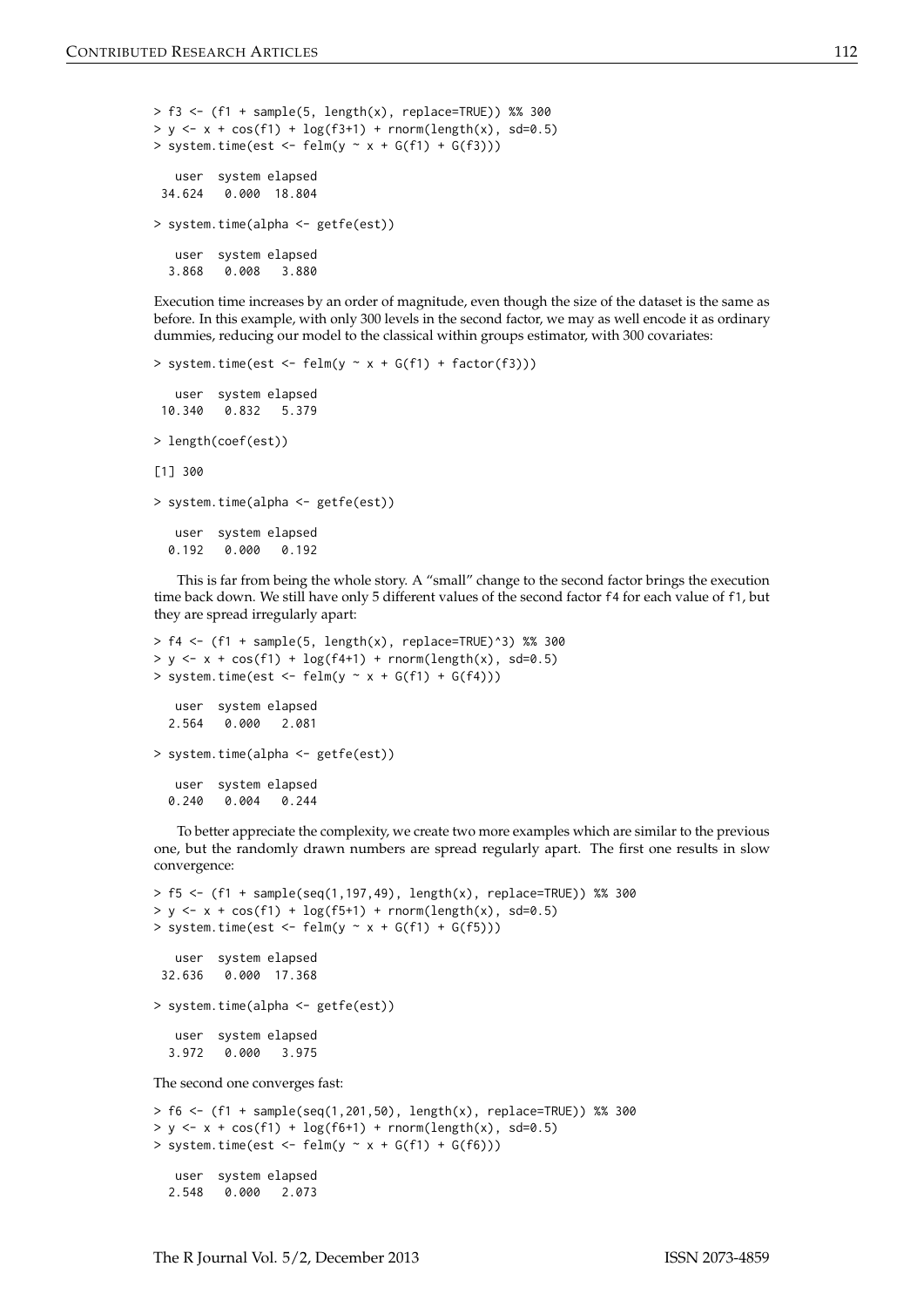```
> system.time(alpha <- getfe(est))
```
user system elapsed 0.244 0.000 0.244

By comparing the "user" and "elapsed" times for felm() in the above examples, it can be inferred that most of the time in the fast examples is spent in bookkeeping outside the centring, otherwise "user" time would be close to twice the "elapsed" time, since the actual centring of y and x is done in parallel. This means that the actual centring convergence rate differences are larger than the reported differences in execution time. For a careful analysis of centring times only, the centring process should be timed directly, as mentioned in [Gaure](#page-11-4) [\(2013a,](#page-11-4) top of p. 17).

The author has not succeeded in finding general intuitive guidelines for the convergence rate. However, with two factors, a relevant concept seems to be the bipartite graph where the vertices are factor levels and there is an edge between levels which are observed together. It is the connected components of this graph which determines estimability. The graph can be analyzed with the tools in package **[igraph](http://CRAN.R-project.org/package=igraph)** [\(Csardi and Nepusz,](#page-11-14) [2006\)](#page-11-14) as follows:

```
> library(igraph)
> mkgraph <- function(flist) {
   + graph.adjacency(tcrossprod(do.call('rBind',
                                    lapply(flist, as, 'sparseMatrix')))>0,
+ 'undirected', diag=FALSE)
+ }
```
We make a list of the associated graphs:

```
> glist \le lapply(list(f2,f3,f4,f5,f6),
                  function(f) mkgraph(lapply(list(f1,f), factor)))
```
The graphs, except for the last, are connected:

```
> sapply(glist, no.clusters)
```
[1] 1 1 1 1 50

The average degrees, i.e. the number of edges in the graph, show no convincing signs of being strongly related to the estimation time:

```
> sapply(glist, function(g) mean(degree(g)))
```

```
[1] 19.100301 8.404311 8.410719 8.400039 8.423925
```
A property of the graph which shows some promise of correlating with the convergence rate is the diameter. To get some intuituion of what this is, consider the example with firms and employees. The associated graph has as vertices the firms and employees, and there is an edge between a firm and an employee if the employee has worked for the firm. A path between e.g. two employees *Roy* and *Floyd* can be constructed by finding a firm that *Roy* has worked for, then another employee *Warshall* of this firm, then another firm for *Warshall*, zigzagging between firms and their employees until we reach the employee *Floyd*. For each pair of vertices (i.e. firms and employees) in a mobility group, there is a shortest path. The length of the longest of the shortest paths among all vertex pairs is the graph's diameter.

In these particular examples, it turns out that in the cases with fast convergence (the first, third, and fifth), the shortest paths between pairs of vertices are typically much shorter than in the slowly converging cases. We do not compute the diameter as a typical fast algorithm for this, the *Roy-Warshall-Floyd* algorithm, has complexity of order  $O(n^3)$ , where *n* is the number of vertices, i.e. 10300 in our example. Below, for simplicity, we exclude the last graph, it is disconnected, hence of infinite diameter, though the diameters of its (comparably small) components are relevant. A component of this graph would typically contain only about  $300/50 = 6$  different levels of the second factor  $f_6$ , so its diameter can't possibly be very large.

```
> for(gr in glist[1:4])
   print(fivenum(shortest.paths(gr, v=sample(V(gr),10), to=sample(V(gr),10)))[1] 2 2 4 4 4
[1] 2 20 39 62 76
[1] 2 4 6 6 8
[1] 2 18 40 58 76
```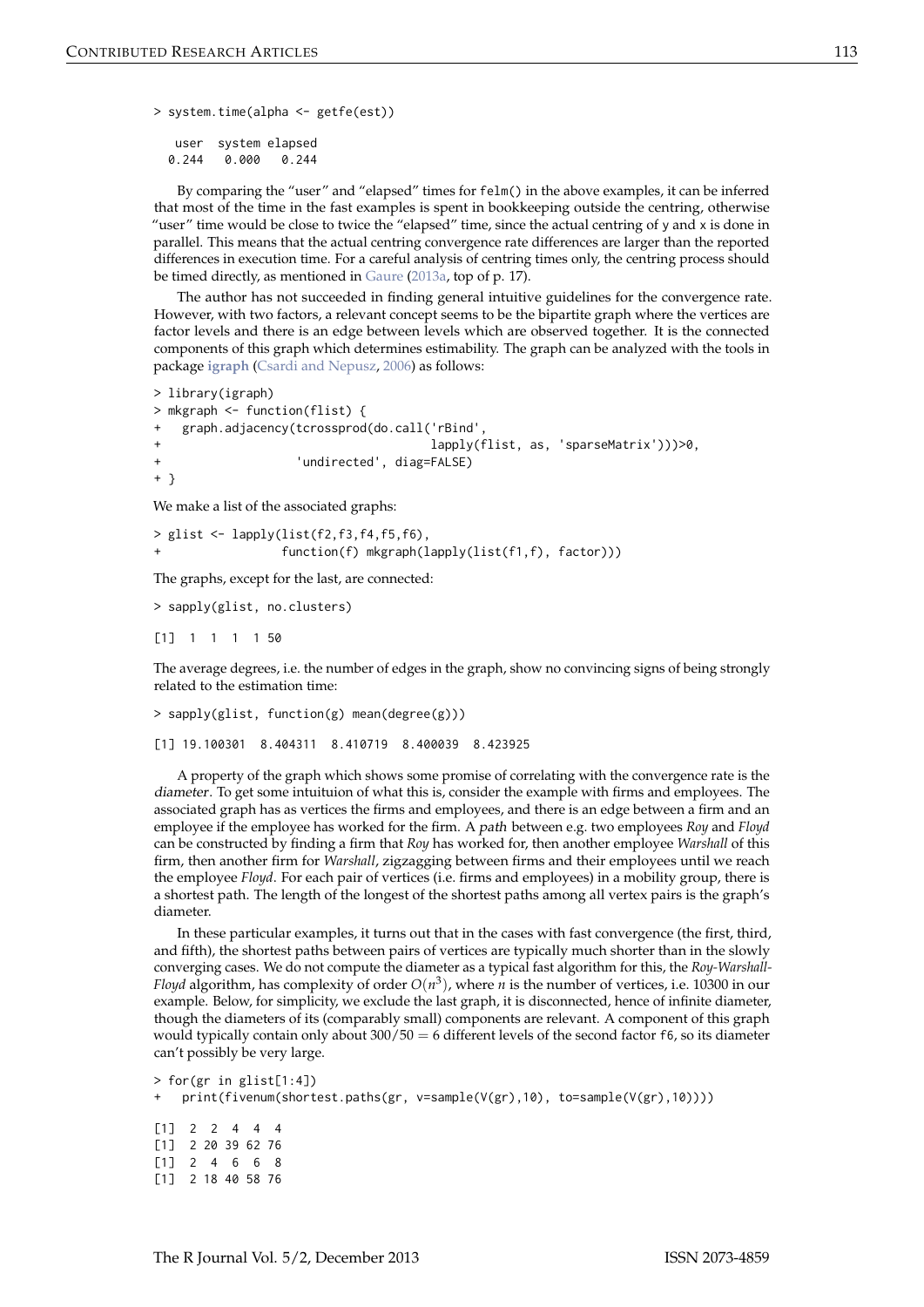<span id="page-10-0"></span>Also, the many variants of factor structures in [Markussen and Røed](#page-12-1) [\(2012\)](#page-12-1) (described in [Gaure](#page-11-4) [\(2013a\)](#page-11-4)) and ongoing subsequent works, use factors which are interactions of other factors, in such a way that there are a few collinearities by design. This is not a conceptual problem when the factors are used as controls, but manually removing these known collinearities by merging some levels into a common "reference" level, yields performance improvements of up to two orders of magnitude [\(Markussen,](#page-12-9) [2013\)](#page-12-9), a phenomenon which was *not* noted in [Gaure](#page-11-4) [\(2013a\)](#page-11-4). Incidentally, this also leads to shorter paths via the common reference level.

This suggests that, loosely speaking, datasets with six degrees of separation converge fast, whereas less well connected datasets converge slower. However, we cannot rule out other structural differences which may have an impact on the convergence rate; there is no such thing as "larger diameter, ceteris paribus" for graphs. It is possible that a diameter path could be used to construct a lower bound for the *c* in equation [\(3\)](#page-7-0), but the author has not found a proof for such an assertion.

The convergence rate with more than two factors is more complicated, the theoretical results of [Deutsch and Hundal](#page-11-11) [\(1997\)](#page-11-11) are less complete, the rate is not a function of the cosines of *pairs* of subspaces, and even the order of the projections matters. In cases where only some of the factors have many levels, the remaining factors may be specified without  $G()$ , treating them as ordinary dummy-encoded covariates.

**lfe** utilizes two acceleration techniques for the alternating projections methods. In demeanlist(), which is used by felm() to centre the covariates, the line search method in [Bauschke et al.](#page-11-12) [\(2003,](#page-11-12) Theorem 3.16) is used, even though their *Example 3.24* shows that in some special cases with more than two factors, this method is in fact slower. For the Kaczmarz method, random shuffling of the equations is used, as suggested by [Gaure](#page-11-4) [\(2013a\)](#page-11-4).

### **Parallelism**

felm() is thread parallelized over the vectors to be centred, i.e. all variables in the model except those enclosed in G(). The number of processors is fetched with getOptions('lfe.threads') which is initialized upon loading of **lfe** from the environment variable LFE\_THREADS or OMP\_NUM\_THREADS, or otherwise from an heuristic snatched from package **[multicore](http://CRAN.R-project.org/package=multicore)** [\(Urbanek,](#page-12-10) [2011\)](#page-12-10). It may of course be set manually after loading the package. There is no benefit from specifying more threads than there are variables to centre. getfe() is not parallelized as such, but bootstrapping with getfe(..., se=TRUE) is.

## **Elsewhere**

**lfe** is similar in function, but not in method, to the Stata [\(StataCorp.,](#page-12-11) [2013\)](#page-12-11) modules A2reg [\(Ouazad,](#page-12-12) [2008\)](#page-12-12) and felsdvreg [\(Cornelißen,](#page-11-15) [2008\)](#page-11-15). It is the same algorithm as in the Stata module reg2hdfe [\(Guimarães,](#page-11-16) [2009\)](#page-11-16), described by [Guimarães and Portugal](#page-12-4) [\(2010\)](#page-12-4) in terms of Gauss-Seidel iterations.

#### **Summary**

The package **lfe** contains methods for estimating ordinary least square models with multiple factors with too many levels for conventional methods like lm(). Such models may exhibit non-trivial identification problems. These are satisfactorily solved for the two factor case, and the package also includes some partial solutions for the case with more factors. Instrumental variable regression via the two step OLS is also supported. Convergence rate can be an issue for some datasets, and the present paper suggests some intuitive structural reasons for this.

The method employed by **lfe** is known as the *method of alternating projections*, a somewhat old and well studied method which to the author's knowledge has not been applied to the particular problem of linear regression with dummy variables before.

#### **Acknowledgements**

I wish to thank the associate editor and two anonymous reviewers for helpful comments, as well as Bjørn-Helge Mevik for fruitful discussion.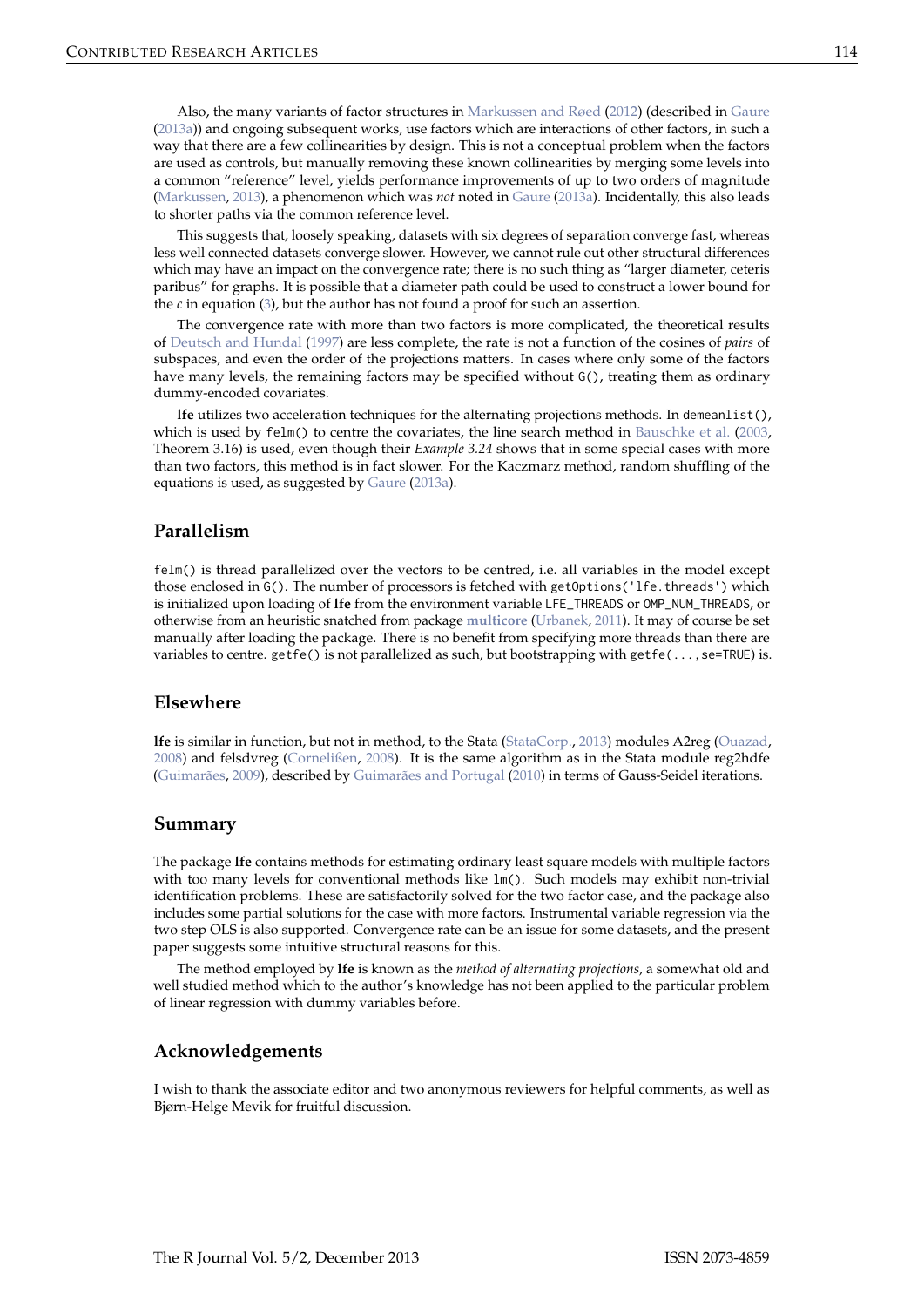## **Bibliography**

- <span id="page-11-0"></span>J. M. Abowd, F. Kramarz, and D. N. Margolis. High wage workers and high wage firms. *Econometrica*, 67(2):251–333, 1999. doi: 10.1111/1468-0262.00020. URL <http://www.jstor.org/stable/2999586>. [[p104,](#page-0-0) [107\]](#page-3-0)
- <span id="page-11-5"></span>J. M. Abowd, R. H. Creecy, and F. Kramarz. Computing person and firm effects using linked longitudinal employer-employee data. Longitudinal Employer-Household Dynamics Technical Papers 2002-06, Center for Economic Studies, U.S. Census Bureau, 2002. URL [http://ideas.repec.org/p/](http://ideas.repec.org/p/cen/tpaper/2002-06.html) [cen/tpaper/2002-06.html](http://ideas.repec.org/p/cen/tpaper/2002-06.html). [[p107\]](#page-3-0)
- <span id="page-11-9"></span>L. Aronszajn. Theory of reproducing kernels. *Transactions of the American Mathematical Society*, 68:337– 404, 1950. URL <http://www.ams.org/journals/tran/1950-068-03/S0002-9947-1950-0051437-7>. [[p111\]](#page-7-1)
- <span id="page-11-13"></span>C. Badea, S. Grivaux, and V. Müller. The rate of convergence in the method of alternating projections. *St. Petersburg Mathematical Journal*, 23:413–434, 2012. URL [http://www.ams.org/journals/spmj/2012-](http://www.ams.org/journals/spmj/2012-23-03/S1061-0022-2012-01202-1) [23-03/S1061-0022-2012-01202-1](http://www.ams.org/journals/spmj/2012-23-03/S1061-0022-2012-01202-1). preprint in arXiv:1006.2047. [[p111\]](#page-7-1)
- <span id="page-11-1"></span>D. Bates and M. Maechler. *Matrix: Sparse and dense matrix classes and methods*, 2013. URL [http:](http://CRAN.R-project.org/package=Matrix) [//CRAN.R-project.org/package=Matrix](http://CRAN.R-project.org/package=Matrix). R package version 1.0-15. [[p104\]](#page-0-0)
- <span id="page-11-12"></span>H. H. Bauschke, F. Deutsch, H. Hundal, and S.-H. Park. Accelerating the convergence of the method of alternating projections. *Transactions of the American Mathematical Society*, 355(9):3433–3461, 2003. URL <http://www.ams.org/journals/tran/2003-355-09/S0002-9947-03-03136-2>. [[p111,](#page-7-1) [114\]](#page-10-0)
- <span id="page-11-7"></span>A. Carneiro, P. Guimarães, and P. Portugal. Real wages and the business cycle: Accounting for worker and firm heterogeneity. *American Economic Journal: Macroeconomics*, 4(2):133–152, Apr. 2012. doi: doi:10.1257/mac.4.2.133. URL [http://www.ingentaconnect.com/content/aea/aejma/2012/](http://www.ingentaconnect.com/content/aea/aejma/2012/00000004/00000002/art00005) [00000004/00000002/art00005](http://www.ingentaconnect.com/content/aea/aejma/2012/00000004/00000002/art00005). [[p107\]](#page-3-0)
- <span id="page-11-15"></span>T. Cornelißen. The Stata command felsdvreg to fit a linear model with two high-dimensional fixed effects. *Stata Journal*, 8(2):170–189, 2008. URL [http://www.stata-journal.com/article.html?](http://www.stata-journal.com/article.html?article=st0143) [article=st0143](http://www.stata-journal.com/article.html?article=st0143). [[p114\]](#page-10-0)
- <span id="page-11-2"></span>Y. Croissant and G. Millo. Panel data econometrics in R: The plm package. *Journal of Statistical Software*, 27(2), 2008. URL <http://www.jstatsoft.org/v27/i02/>. [[p104\]](#page-0-0)
- <span id="page-11-14"></span>G. Csardi and T. Nepusz. The igraph software package for complex network research. *InterJournal*, Complex Systems:1695, 2006. URL <http://igraph.sf.net>. [[p113\]](#page-9-0)
- <span id="page-11-11"></span>F. Deutsch and H. Hundal. The rate of convergence for the method of alternating projections, II. *Journal of Mathematical Analysis and Applications*, 205(2):381–405, 1997. ISSN 0022-247X. doi: 10.1006/ jmaa.1997.5202. URL <http://www.sciencedirect.com/science/article/pii/S0022247X97952021>. [[p111,](#page-7-1) [114\]](#page-10-0)
- <span id="page-11-6"></span>J. A. Eccleston and A. Hedayat. On the theory of connected designs: Characterization and optimality. *The Annals of Statistics*, 2(6):1238–1255, 1974. URL <http://www.jstor.org/stable/2958341>. [[p107\]](#page-3-0)
- <span id="page-11-4"></span>S. Gaure. OLS with multiple high dimensional category variables. *Computational Statistics & Data Analysis*, 66:8–18, 2013a. ISSN 0167-9473. doi: http://dx.doi.org/10.1016/j.csda.2013.03.024. URL <http://www.sciencedirect.com/science/article/pii/S0167947313001266>. [[p105,](#page-1-1) [106,](#page-2-1) [107,](#page-3-0) [113,](#page-9-0) [114\]](#page-10-0)
- <span id="page-11-3"></span>S. Gaure. *lfe: Linear group fixed effects*, 2013b. URL <http://CRAN.R-project.org/package=lfe>. R package version 1.5-1107. [[p104\]](#page-0-0)
- <span id="page-11-10"></span>W. B. Gearhart and M. Koshy. Acceleration schemes for the method of alternating projections. *Journal of Computational and Applied Mathematics*, 26(3):235–249, 1989. ISSN 0377-0427. doi: 10.1016/0377- 0427(89)90296-3. URL <http://www.sciencedirect.com/science/article/pii/0377042789902963>. [[p111\]](#page-7-1)
- <span id="page-11-8"></span>J. D. Godolphin and E. J. Godolphin. On the connectivity of row-column designs. *Utilitas Mathematica*, 60:51–65, 2001. [[p108\]](#page-4-0)
- <span id="page-11-16"></span>P. Guimarães. REG2HDFE: Stata module to estimate a linear regression model with two high dimensional fixed effects. Statistical Software Components, Boston College Department of Economics, 2009. URL <http://ideas.repec.org/c/boc/bocode/s457101.html>. [[p114\]](#page-10-0)